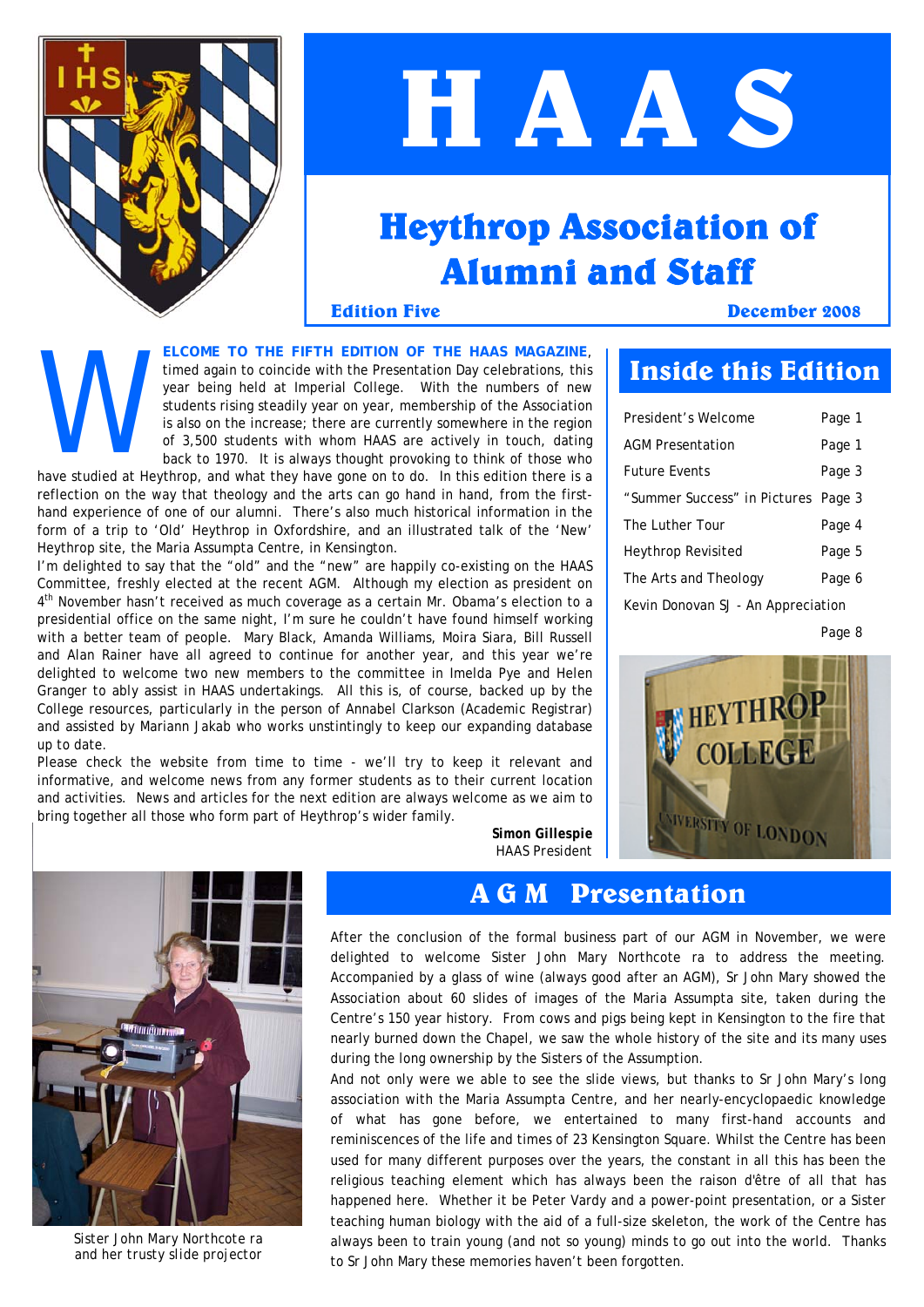# Heythrop College **UNIVERSITY OF LONDON**

**BA in Abrahamic Religions**<br>Heythrop College, the specialist Philosophy and Theology College of the University of London, has launched the first degree in Europe focusing on the three great monotheistic religions – Christianity, Islam and Judaism. The BA in Abrahamic Religions is a degree of the University of London and, as would be expected, is academically rigorous and carefully balanced.

The course has been designed with the assistance of experts from the three traditions and teachers will be drawn from practicing members of each faith. Dr Mohammad Shomali of the University of Qom in Iran has advised on the Islamic part of the course throughout the last academic year. The course will cover texts, law, ethics, philosophy and other aspects of the three great monotheistic faiths.

The Coexist Foundation has generously agreed to provide funding of £2000 per student towards the cost of this three year degree. A limited number of places are still available for this degree which commences at the end of September 2008.

Further details are available on the College web site at www.heythrop.ac.uk or contact can be made with the Assistant Registrar, Anthony Charles, on 020 7795 4202.

#### **BURSARIES FOR FORMER HEYTHROP STUDENTS**

**BURSARIES FOR FORMER HEYTHROP STUDENTS** Heythrop is offering a 50% bursary from the normal EU fee for all former Heythrop students who have completed an undergraduate degree in the last seven years and who wish to study for a taught Masters degree at the College from 2008/9. However due to new government financing regulations for Universities, the College will no longer receive any HEFCE funding for students who already have a Masters degree (irrespective of subject or where the Masters degree was taken). These bursaries are, therefore, available subject to the following conditions:

- **Normal entry requirements for the course being** applied for are met
- The applicant must have completed an undergraduate degree at Heythrop within the last seven years
- The applicant must not already hold a Masters or higher degree from any University.

Please contact Annabel Clarkson if further details are needed – a.clarkson@heythrop.ac.uk



## Heythrop College

**UNIVERSITY OF LONDON**

 **<sup>U</sup> <sup>N</sup> <sup>I</sup> <sup>V</sup> <sup>E</sup> <sup>R</sup> <sup>S</sup> <sup>I</sup> <sup>T</sup> <sup>Y</sup> <sup>O</sup> <sup>F</sup> <sup>L</sup> <sup>O</sup> <sup>N</sup> <sup>D</sup> <sup>O</sup> <sup>N</sup> <sup>1</sup> <sup>8</sup> 3 6**

Kensington Square, London W8 5HQ

Tel: 020 7795 6600 Fax: 020 7795 4200 E-mail: enquiries@heythrop.ac.uk Website: www.heythrop.ac.uk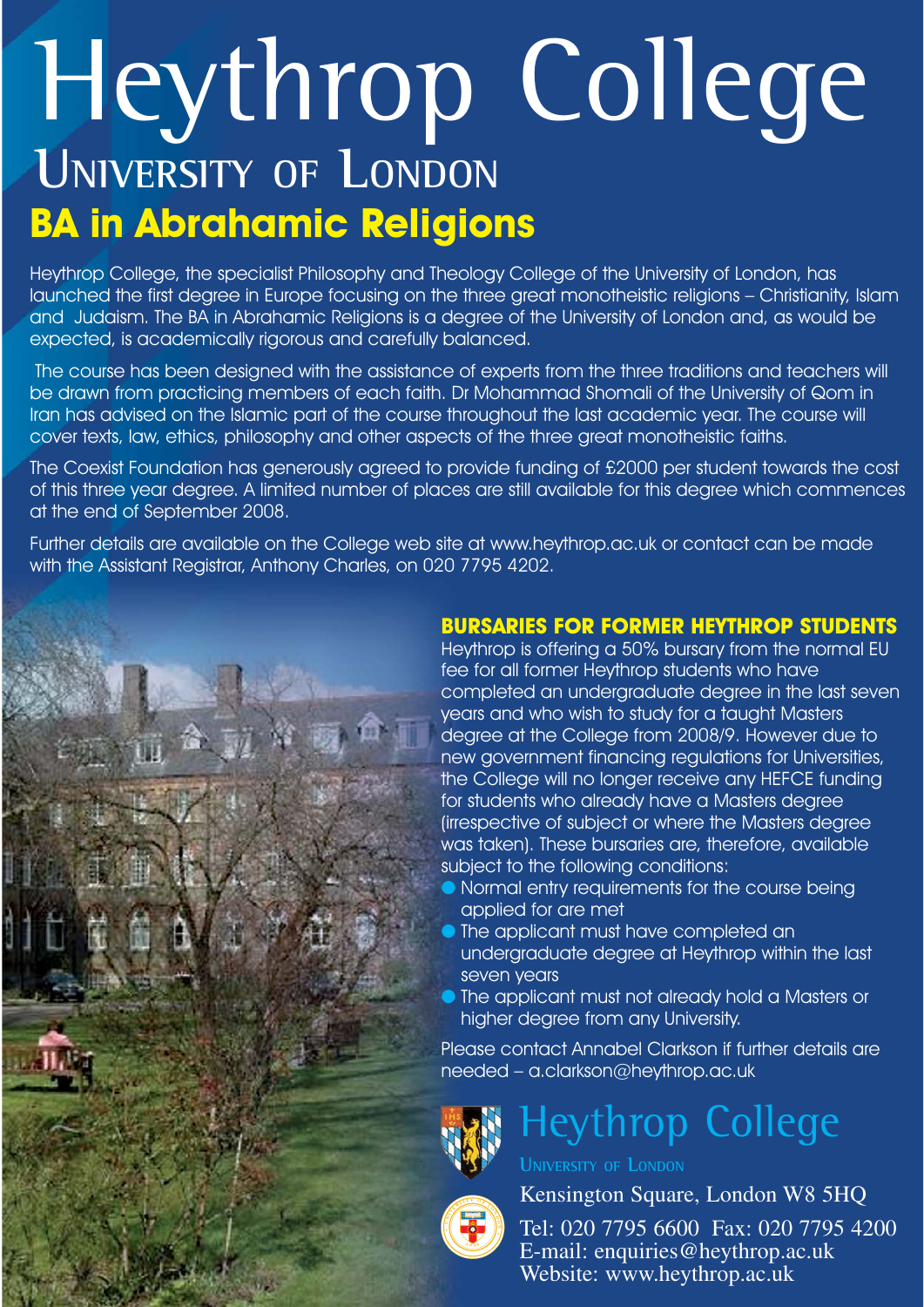Tuesday 10th February 2009 - 7.00pm - Heythrop College

#### **Theology Themed Study Evening in the Year of Saint Paul Presented by Sr Josette Zammit-Mangion IBVM**

Although the title of this Study Evening has yet to be announced it promises to be an informative and thought-provoking time, highlighting some of the issues in contemporary theological debate about Saint Paul Josette Zammit-Mangion is on the staff as a Visiting Lecturer for a number of years,

and HAAS are delighted to welcome her to address our February meeting

*Please email simon.chrism@btinternet.com to apply for free tickets for this event* 

Friday 3rd July 2009 - 7.00pm - Faulkner Hall and Heythrop College Gardens

**" Summer Success " An evening to celebrate exam success and welcome members both new and old** 

A Cheese and Wine evening to celebrate the end of the academic year Open to all HAAS members for a small charge and to those just finishing their studies (and so joining the Association) free of charge

*Please see the website: http://www.heythrop.ac.uk/index.php/content/view/40/67/ for further details; or email alumni@heythrop.ac.uk* or *simon.chrism@btinternet.com*

## **Summer Success - June 2008**

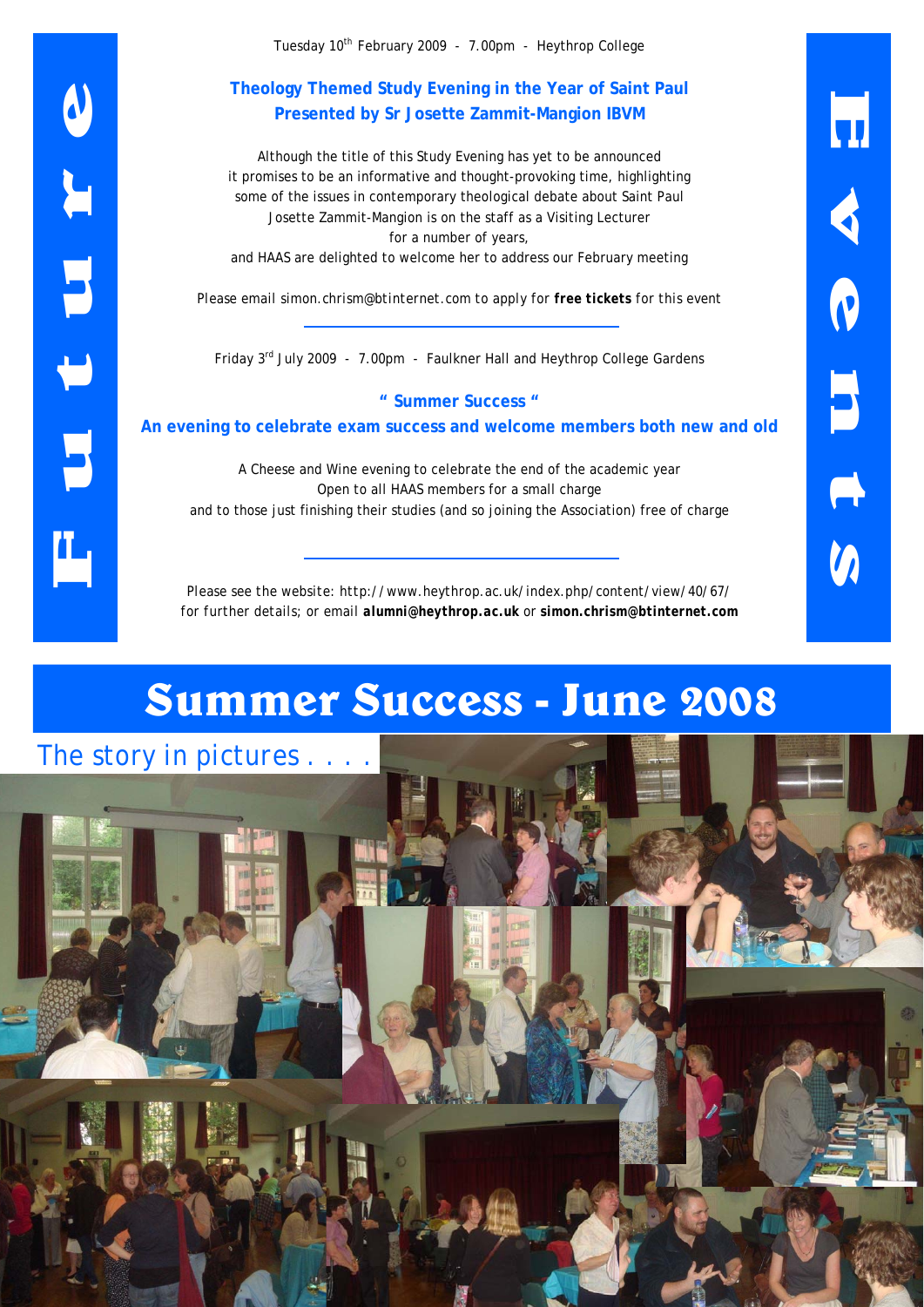## **The "Luther Tour"**

*Georgina Forbes writes about the tour organised earlier this year by Robert Hampson* 

The scene starts at Stansted Airport, mid-day on a busy Saturday. Robert Hampson is trying to recognise his little flock amongst the semi organised queues at the Ryanair check in desk. By the time we board he knows we are all present and correct, the plane takes off and we disappear into cloud. Fortunately we fly above in the clear sunlight, but have to descend through it in order to land at Altenburg. Our first sight of East Germany is of a small airfield, surrounded by, what look like, wartime camouflaged hangers. As we draw to a halt, we are at an air terminal that reminds me of Harare in the 1960's, very small, with family and friends of incoming passengers waving behind the perimeter fence.

We travelled to the Kloster Helfta, Eisleben by taxi and had our first opportunity to study the countryside. We passed through miles and miles of agricultural land punctuated by clusters of slowly turning wind turbines. On arrival there was time to unpack before dinner and an evening in which to introduce ourselves and learn a few more details of our movements over the coming week.



*The Guest House at Kloster Helfta* 

Sunday, off to Eisleben for morning worship, Lutheran style, at St Peter and Paul, the Church where Luther was baptised. The service was in German and we sat for most of the time, standing for the reading of the Gospel and towards the end. Even the hymns were sung seated. There was a beautiful golden triptych behind the altar and a large crucifix on the left side of the sanctuary. Between the altar and the congregation stood the renovated font where Luther was baptised. After the service we were taken on a guided tour of the house where Luther was born and given some free time to wander around the town and St Andrew's before travelling to Mansfeld where we were shown round a castle that was so well fortified that it resisted all attempts to take it during the thirty years war. It is now used for youth activities. Below in the town, Luther's parents lived and Luther attended the local school.

Monday, and we had our first experience of travelling by train. We arrived in Erfurt in time to have a guided tour of

the Cathedral. This beautiful building was approached by a wide flight of steps from a large town square. In a



largely Lutheran area, it is a Catholic Cathedral and has a Franciscan Church beside it. One gem in the Cathedral was a striking triptych of Mary and the unicorn. In the afternoon we visited the monastery where Luther trained as a monk and was ordained. It is now a museum and we were shown round by a local guide. At one point she explained that the library had been bombed during the war and we were aware that it was British bombers who had been responsible. Later we were permitted some free time to wander around and admire the architecture or sample German beer and/or ice cream, before heading back to Eisleben and dinner.

On Tuesday we were due to attend a talk on Luther's life. I have to confess that having read two biographies before departure, I played truant and visited Leipzig. A visit to Thomaskirche, where Bach used to play, was a must, as was trying local sausages. In the evening we were asked to consider Luther's theological imperative, 'Justification by Faith'.

On Wednesday we arrived at Wartburg in time to have lunch before a guided tour of the fortress. This is the castle where Luther was kept after he was placed under a ban by the Emperor. Returning from the Diet of Worms Luther was 'kidnapped' by some of his friends and taken to Wartburg. Here he lived under the assumed name of Junker Georg. It was here he translated the New Testament into German and wrote numerous sermons and pamphlets. Back in the town of Eisenach we had time either to explore the town or visit the Bach museum before returning to the trains.

Thursday was another early start as we headed for Wittenberg, the town where Luther lived, lectured and preached for much of his adult life. We visited the Church where he posted his ninety-five theses and St Marien, where he frequently preached and which contains an altar triptych painted by Lucas Cranach, and The Luther House. We learned that Lutheranism nearly retained three sacraments and these are painted on the triptych. However after later modifications Lutheranism retained two sacraments, baptism and communion. We passed Melanchton's house and Cranach's. Even the spot where the Papal Bull was burned is commemorated. We could have spent more time just absorbing the atmosphere. The town was not crowded and walking along virtually car free roads was a joy.

On Friday we packed early. There was just time for half an hour in the meditation garden and a short Communion Service before heading back to the airport.

I have only been able to give a short review of the principal places we visited. There is no room to describe what it was like to spend a week in a country where one did not know the language or the currency. The buildings were very different from those in England and the pace of life appeared much slower. There was little chance of getting run down even if one forgot that the traffic drove on the right side of the road. There was relatively little traffic. The trains travelled at a sedate pace. Mining has clearly been an important activity as there were slagheaps littered round the countryside. Wind farms were another feature of the landscape and I am still puzzled by the 'allotments' which proliferated. Some were beautifully maintained and even appeared to be lived on. Thank go to Robert for organising the tour. We went in search of Luther, but we were also given a glimpse of another culture. It was fascinating.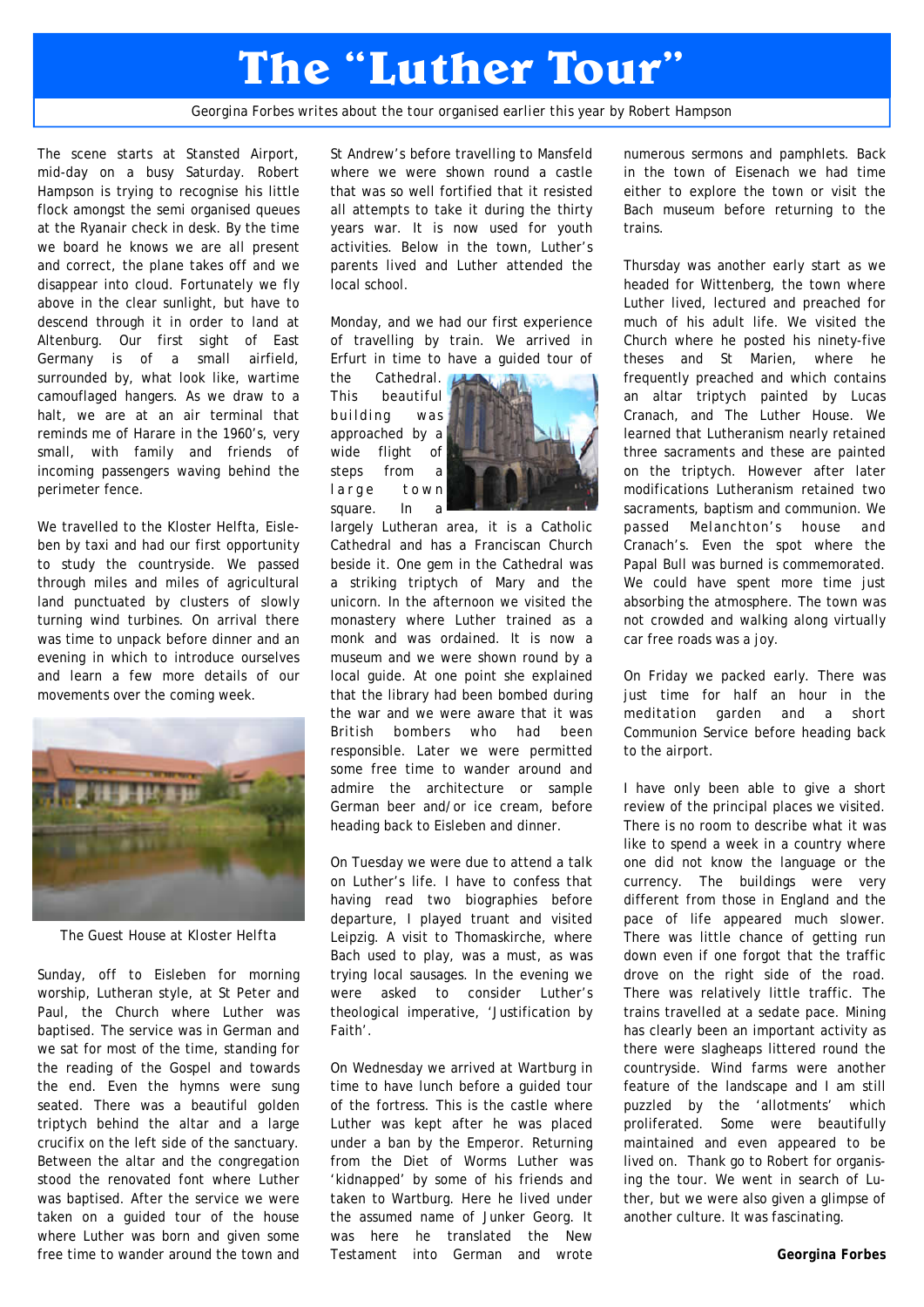## **H e y t h r o p R e v i s i t e d**

*Dr William Russell recounts the reminiscences of a return visit to Heythrop, Oxfordshire given by Gerry J Hughes* 

What is the connection between the Twelfth Earl of Shrewsbury, the English Congregation of Jesuits and the owner of Oxford United Football Club? Instead of waiting for the next issue, I'll give you the answer now. But at least forty members of the Association already know or can guess the answer as they were those who gathered in the mist in Kensington Square outside the "new" Heythrop for a day at the old Heythrop.

Yes, the answer is that they all, at some time, were or are the owners of a stately Palladian pile in the Oxfordshire countryside. The portents were good as Fr. Gerry J Hughes got on the coach in Oxford and the sun broke through as we were driven along the mile-long carriageway towards the magnificent house. Alas, it's not the Jesuits' any longer, but instead belongs to Firoz Kassam. Expelled from Uganda in the late 1960s, Firoz progressed from opening a fish and chip shop in Brixton to becoming hugely wealthy.



*Part of the formal gardens as seen from the Main House* 

But enough of worldly matters. We came to see how some of our mentors lived and discovered that, although they lived in most beautiful and impressive surroundings, they had managed to capture the austerity of the religious life by locating the toilet block some distance away in the grounds. Even more so when the facilities froze in the winter! Our group, joined by others who had made their own way to Heythrop Park, as it is now known, were entertained by Gerry Hughes who gave a running commentary on the history and people during a conducted tour of the building.



*Heythrop (Park) today* 

Amazingly, the only changes to most rooms have been in the wall coverings and carpeting. Only the Moral Theology lecture room has seen structural change since it is now, in a strange twist of fate, the bar. And only one room has lost some of its grandeur and that was the former Bishop's Room which at one time was

very grand indeed and is now an anteroom.

If you visit the web-site of Heythrop Park, in the photograph of the house you will notice an east and west wing, both of which were added by the Jesuits when they bought the building in 1920. The wings were accommodation for the students, one wing for the incoming Philosophy students



*The Community Cemetery* 

and one for the more mature Theologians. The two groups rarely met, the exception being the annual football match in which the (unnamed) Rector joined the Theologians. On one occasion the Rector, who was himself inclined towards vigorous tackling, became the



*Fr Gerry reminiscing* 

victim of a sharp tackle from one of the new group. "That boy will go far", was the general consensus. No marks for guessing who that boy became!

It was a great day out and an absolute bargain at £20. If you go on your own you may need that sort of money for tips!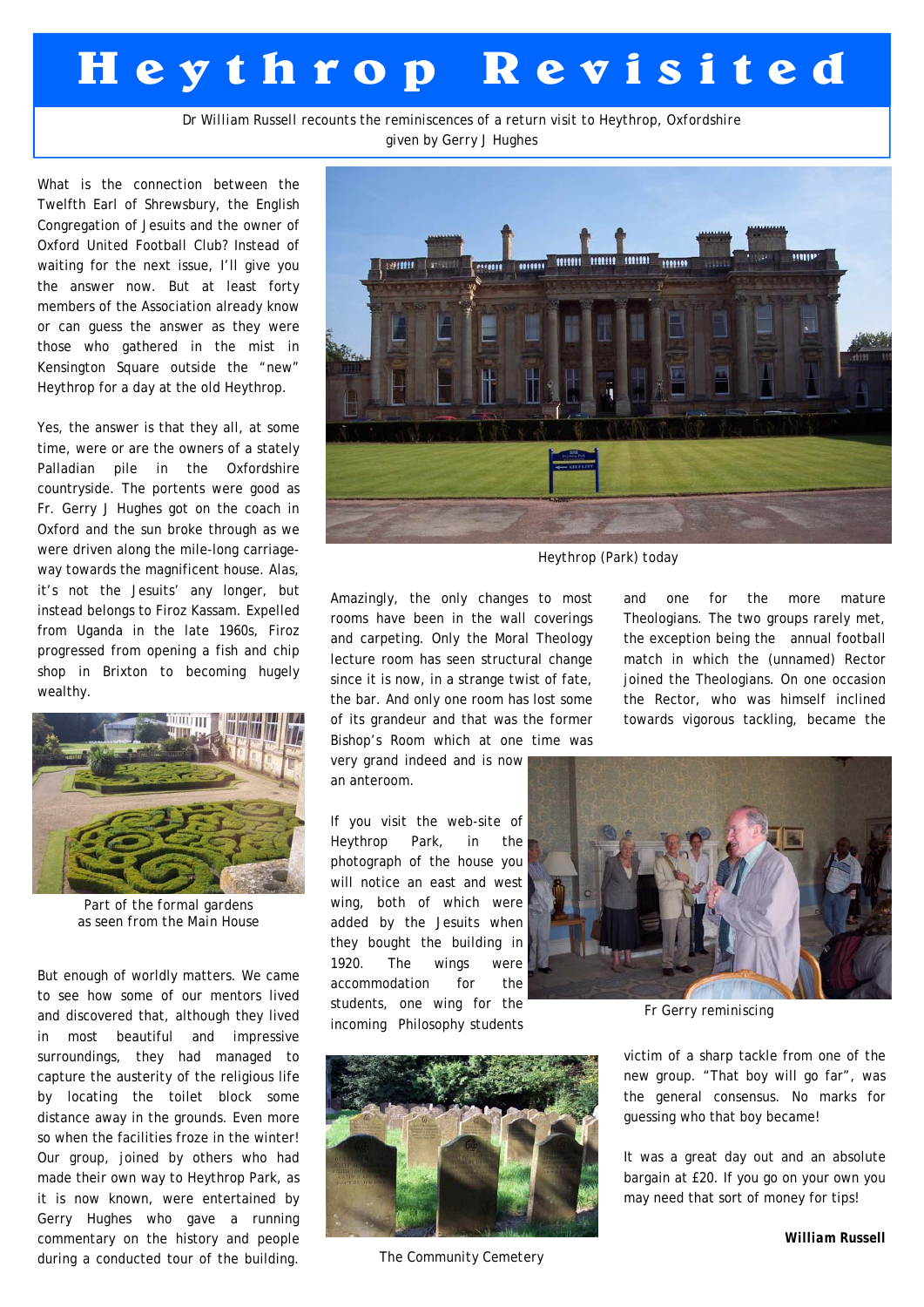## **The Arts and Theology: Creativity and Communication**

*Anna Wheeler graduated from Heythrop in 2003 and later trained as an actor She is a member of Radius, the Religious Drama Society of Great Britain Here she reflects on her ongoing examination of the benefits of the arts, theology and belief, socially, culturally and emotionally* 

'The arts are part of being human', says Jude Kelly (BBC Radio 4 *Loose Ends*, 26.7.08), former director of the West Yorkshire Playhouse, now at London's Southbank. And I think a great many people would agree with Kelly if they thought about the arts in their broadest sense. Below I discuss how the two link for me in a way maybe people wouldn't expect – perhaps controversially in some cases.

Looking back on my study of theology I realise I did it because of an unstoppable urge to look into the human condition and communicate my curiosities. I saw people opening up and becoming more approachable, and being 'present' human beings; we all saw how easy it is to be able to live 'absently'- what I call living, but not being alive. University was a safe, thriving and raw environment to do this. I was 'allowed' to analyse and comment on a philosopher's arguments for the existence of God and it was trendy, believe it or not, to do this. Likewise, I went to drama school three years later in 2006 to do the same thing (I also happen to enjoy acting). Both subjects contain one central paradox: by studying both, I felt more anchored in the world and therefore more able to face it but at the same time, less able to comprehend it. With drama especially, I escaped from the world by immersing myself in an imitated reality but at the same time sought to understand it (the world).

Isn't this one of the reasons why people go to the theatre? - as an audience member you watch a play to briefly dismiss reality but by watching 'real' people on stage, some thing in some way will resonate with you. David Hare in his terrific book *Obedience, Struggle and Revolt* has the same thought: "It is hard to understand why anyone would choose to go into the theatre in the first place unless they were interested in relating what they make happen on a stage to what is happening off it" (p.108). As a violinist, I also agree with Daniel Barenboim when he says of another arts discipline: "music provides the possibility, on the one hand, to escape from life but, on the other, to understand life much better. It is one of the best ways to learn about human nature."

Investigation into anything can be troubling, even if ultimately fulfilling. But it is unavoidable; we do it just by being. But why was I so interested in thinking about life via two potentially emotionally draining disciplines? I didn't need to choose them and moreover, I didn't need to ask questions at all about humanity and the meaning of life. Did I?

During one of my Alexander Technique classes at drama school, I got talking to my tutor about this. She reassured me I was not alone and explained that her teacher, Walter Carrington, a pupil of Alexander, had a choice to either become a Jesuit or a teacher of Alexander Technique (used by many people, not just actors and musicians). He chose the latter because he felt he could still reach people through creative work on posture and balance; a less explicit way of bringing people to their centre, and yes, allowing them to be present - a desire I would say all people want for themselves whether people of faith, actors, a combination of these or nothing to do with art or belief at all. We all search, some less obviously than others.

Joseph Rowntree (we've all had his sweets), another pupil of Alexander, said we all desire the Unknown and that the Unknown is approached via creativity. The Known on the other hand is simply 'habit' (what I called earlier living absently). The latter is unfortunately the category we fall into because of the pressures of daily life. If we wish to have mortgages and bread on the table, we succumb to patterns to earn our wage and 'stay safe'. We have routines that are often un-enjoyable - we knock ourselves out in order to live (funny irony

that) and we call this being alive. Alexander Technique is employed for this reason with actors, to release them from habit and find neutrality and honesty with which they can approach their craft. Another paradox: the stage is the home of pretence, yet there exists no more of a genuine, unrehearsed place to be, and where any element of routine in fact results in the worst acting. Every moment is new as if for the first time, and cherished. Life is not a rehearsal and the stage and film set is the forum for 'stuff' that goes on in life.

Most people assume my main interest has to be religious drama but this would be too much of an easy link. I am interested in anything artistic that challenges us to think how we treat the world and its contents (both abstract and concrete), and if in the process we ask "Is there a God?" or "Is there something rather than nothing?" then this is even better. In the Beckett season at the Barbican in 2006, there was a brilliant lecture on his influence and the meaning of his plays. There is an argument as to whether or not Beckett's plays are symbolic or not. Sir Peter Hall says *Waiting for Godot* is, and when he directed a production of it during the Cold War, it carried with it overtones of this period (much like Miller's *The Crucible* during 1950s America). Other commentators say that Beckett is not symbolic but is about actualities and possibilities. In *Godot*, he literally writes about the human 'state': what is it to wait? What are we really waiting for? What is it to wait - when there is the possibility of nothing happening? And in *Godot*, nothing does. Is it a play about nothingness where we see characters in a state of anxiety and despair? It is absurd, tragic and at times funny. So is this not something? This is not nothing. There is stuff happening here and if we were not living as hectic lives as we possibly could consumed with progress (yes sorry folks, routine), are Estragon, Lucky and Vladimir not us? Take away our routine and we would be searching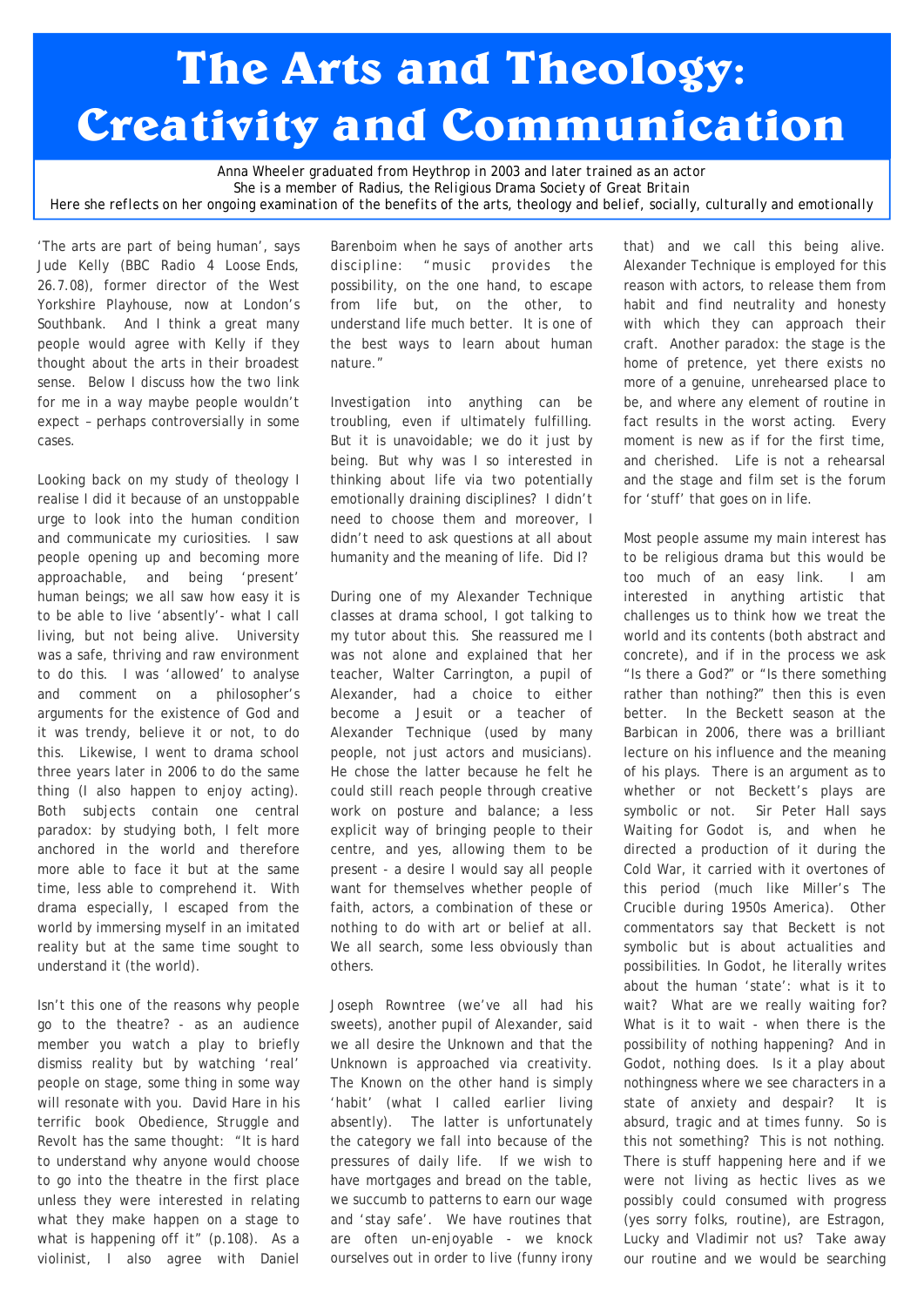and waiting for something to happen (and I'm talking about 'social life' routine as well as work - take away the pub and the office, and anarchy would reign).

Take Lucky's speech which goes from a "crazed jumble into one of unmissable significance. Despite our hopes, moral pretensions, scientific advances – everything - humanity continues to 'stink and dwindle', 'waste and pine'. Even the smug, bullish Pozzo is left cramming his hat…over his ears in an effort to avoid the truth." (Benedict Nightingale, *The Times*, April 2006). Symbolic or not, because of its absurdity and unreality, *Godot* and other plays less 'real' paradoxically become terrifyingly lifelike. Hare calls this "artistic paradox": "that by telling lies we reach truth" (p.73).

It is not for nothing that Plato thought music should be banned because it could bring audiences to a state of frenzy. Barenboim again: "music teaches me that you cannot separate the heart from the head. If they don't go hand in hand something is wrong" (*Radio Times*, September 2001). I recall the amazing Stephen Fry at one BAFTA Award Ceremony earnestly saying how films and the arts were so necessary in a world like ours; keep creating, he said, as this is humanity at its best. Hare says: "The world is not tired. Our reactions to the world are not tired. What becomes tired is the deadly habitude of our descriptions of that world. The artist exists only to externalise what we all do internally anyway. By making the descriptions new, we do not create alternative worlds. We remind people of the breathtaking beauty of the original" (p.86).

The artist David Hockney at his "Life, Love, Art" exhibition at the National Portrait Gallery in 2006/7 remarked: "What an artist is trying to do for people, is bring them closer to something, because of course art is about sharing: you wouldn't be an artist unless you wanted to share an experience, a thought."

Sharing. Yes. But what do humans do most? Answer: Conceal. Emotionally and culturally. And these stunt us socially. We live in our own bubbles as individuals and as groups, but we don't break out of those. We don't even think about the impact of the "way we live now" on others. All art forms can burst

bubbles. We should let them. Continuing the theme of sharing - what about the "bringing people together" aspect of the arts and faith? It does do this, as much as any church, in fact these days unfortunately, more so. Big names in all artistic fields have used their talent to do this in order to send a message. Because of the urgency in their art and the way it is related to the common man, John Lennon, Yoko Ono, Joan Baez, Bob Dylan, Sting, Bono, Annie Lennox, Bob Geldof, Bono, David Hare, Harold Pinter, Al Gore, George Clooney, Bruce Springsteen…have made our ears prick up at some point or another in relation to Vietnam, Africa, Iraq and so on, because of their artistic clout. Although we should remember that as there is a curtain call for performers in these charity concerts, there will be no curtain call for the people they are trying to help unless we all think about how we live. Mandela has already warned us.

Good religion, like any decent art form, should bring this home and the word 'art' in the quote below could easily be replaced by religion. Sondheim's *Sunday in the Park with George* is a musical about this very experience: George has lived in his art and put life on hold; I am suggesting we put neither life nor art on hold and use one to enrich the other: "an acceptance by the younger George that attachment to people in the form of love is as crucial to life as art" (Nicholas De Jongh, *Evening Standard*, 24.5.2006). If the arts presently have the edge in declaring the message, that much maligned institution of church gives form and structure in which the roles of becoming vulnerable, sharing pain and confronting tyrants can take place.

My conclusion is nothing surprising: neither religion or the arts can be studied or lived in a vacuum. People are less scared of theatre. You can go for a good night out and in the process be presented with a range of issues that you can think about, or not. There will always be an entertainment aspect I suppose; I'm not sure you would call a sermon entertaining (although whether you would call films like *Boys Don't Cry* or *Saving Private Ryan* more entertaining than a sermon on eternal life I doubt, since the possibility of redemption in the sermon is resounding whereas the sickness of humanity in the two films is quite opposite). The director of the second of the two films, Stephen Spielberg, says that you can pay

psychiatrists a lot of money to work things out for you, or you can pay a film director to do it instead. He has a point. But I am not slamming Ministers of Religion or Psychiatrists and Psychotherapists: the theatre is not therapy and nor is religion. A performance of drama must be grounded in the real world – where it is not, the actor fails his or her audience and in a profounder way does the human condition an injustice. Theology likewise has often failed God's people by failing to address their human condition.

These two disciplines remind us who we are, what we are not and perhaps what we could become either for better or for worse, if we're not careful - and in some cases, it is too late to right wrongs. As soon as we form an opinion about a character in a film, we need to remember that "realistic fiction" is no oxymoron, but facts, told as story. Take this next example: without the West's ruthless hold on those countries it knows to be at the mercy of its trade and so-called development, films such as *The Constant Gardener* and *Blood Diamond* would not exist; in an ideal world the hellish subject matter in the films would indeed only be fiction. Although like all things, the vile big picture is only a magnified version of the vile small one: while we as individuals continue to wear diamonds, we will hardly stop to think how many kids we have killed going down a mine to get them for us.

I'll leave it to two other much more eloquent and experienced people to illustrate this with Sir Richard Eyre's quote from his Foreword to Arthur Miller's autobiography *Timebends*:

"he [Miller] wasn't a political play writer, nor was he a moralist; and he was only a realist in the sense that he was concerned with the realities of the forces that affect people's lives rather than the superficial appearance of reality…If there was a touch of the evangelist in his writing, his message was this: there is such a thing as society and art ought to be used to change it. Though it's hard to argue that art saves lives, feeds the hungry or sways votes, *Death of a Salesman* comes as close as any writer can get to art as a balm for social concern."

#### *Anna Wheeler*

*For information on Radius, please see the website www.radius.org.uk We have a great deal to offer and are a very open minded bunch of people*